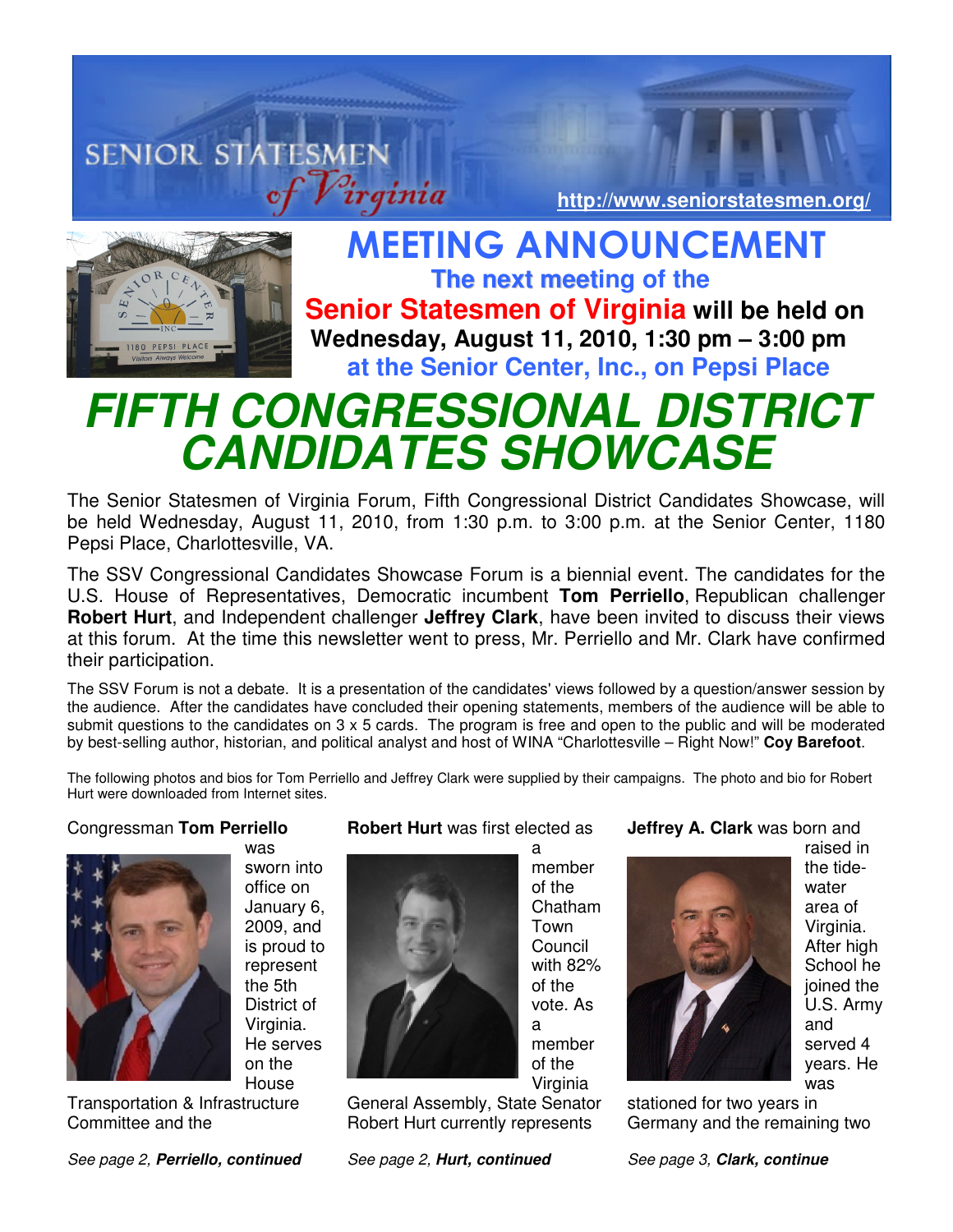# **Perriello, continued** from page 1

House Veterans' Affairs Committee. During his short time in Congress, he has already successfully passed into law a \$2,500 tuition tax credit for college and community college education; worked to extend job training benefits for veterans; and supported economic recovery efforts in Congress.

Born and raised in the 5th district, Congressman Perriello previously served as a national security consultant, working in conflict zones such as Afghanistan, Darfur, Kosovo, and Liberia. His work with child soldiers, amputees, and local pro-democracy groups in Sierra Leone played a significant role in the peace and reconciliation process that ended the blood diamonds war in that country. He also served as Special Advisor and court spokesperson in the prosecution of Liberian dictator Charles Taylor, peaceably forcing him from power.

He has also founded a number of nonprofit organizations aimed at bringing together faith communities to fight for children's health care, economic fairness, environmental stewardship, and responsible solutions in Iraq. Mr. Perriello was educated in Albemarle County public schools, St. Anne's-Belfield, and has his undergraduate and law degrees from Yale University.

On his website. Mr. Perriello has outlined the major issues to be addressed in the 5<sup>th</sup> district:

- Economic R.E.V.I.V.A.L.
	- o Relief for small businesses
	- o Energy solutions
	- o Vocational training and strong schools
	- o Infrastructure
	- o Virginia Workers First
	- o Agriculture
	- o Leadership
- Education and job training
- Lobbying and corruption
- Supporting our troops and honoring our veterans
- Health care
- Oil independence
- Farming
- Second Amendment rights

For more information, visit Mr. Perriello's website at: http://www.perrielloforcongress.com

#### **Hurt, continued** from page 1

over 170,000 constituents within the 5th Congressional District and has represented nearly 1/3 of the 5th during his time in the legislature. He served three terms in the Virginia House of Delegates, elected and reelected with at least 62% of the vote. In his first term in the State Senate, Robert was elected with 75% of the vote.

As a member of the Virginia Legislature, Robert has cast thousands of votes including voting against at least two dozen tax increases. He has voted time and again against attempts from Democrats to raise taxes. Robert has also voted consistently against increased state spending and bloated budgets. He was one of only a handful of General Assembly members to vote against the last two Virginia Budgets, which were relying on too much spending.

Many people remember the Southside Virginia of thirty years ago: the bustling commerce of the cities and the courthouse towns, the busy tobacco warehouses, and the landmark textile and furniture factories that manufactured the finest products in the world and provided to our people good jobs for generations. However, during the last thirty years, the good people of Southside Virginia have witnessed this prosperity decline and have felt the losses of thousands of jobs and thriving businesses. It has been our greatest challenge to adapt to these economic realities and to rebuild our economy here at home and across the Commonwealth.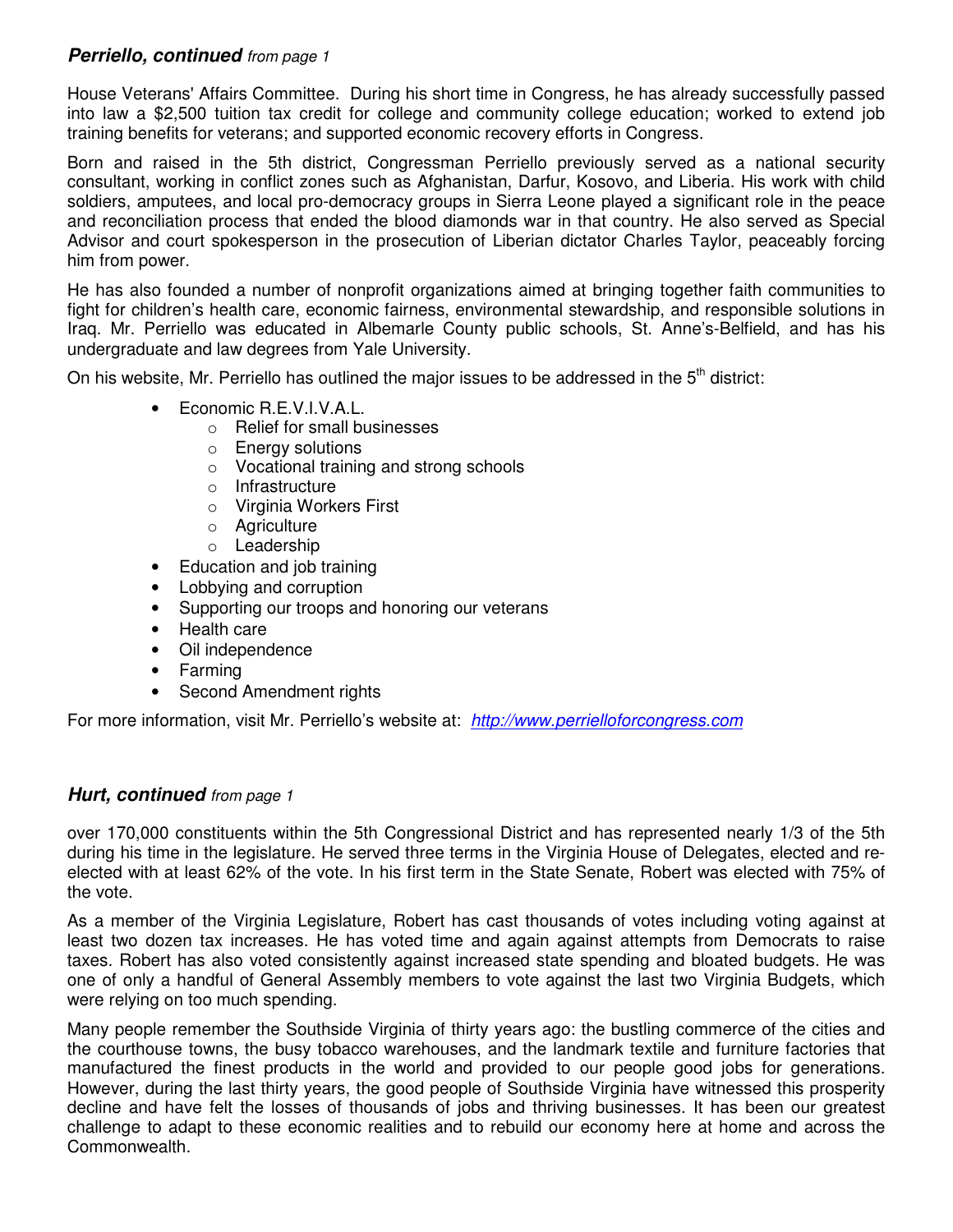Because of the commitment of so many business, community, and elected leaders to this task, Southside Virginia has made great progress in rebuilding this economy and in attracting thousands of new jobs. As a citizen-legislator, Senator Robert Hurt has been a leader in remaking the Southside economy and in making the Commonwealth the best place in the country to do business. Because he grew up in the courthouse town of Chatham and returned home after school to raise his family and practice law, Senator Hurt has felt firsthand the impact of the decline of our economy and since being elected has lent a strong voice and a steady hand in rebuilding our economy. Robert is a former Chief Deputy Commonwealth's Attorney for Pittsylvania County and his career in public service is unmatched.

Robert and his wife Kathy live in Chatham, VA, with their three sons, Charles, Clement and John.

Mr. Hurt has identified the following major issues facing the  $5<sup>th</sup>$  district:

- Reducing the size and cost of government
- Life and marriage
- Individual liberty, private property and the  $2^{nd}$  Amendment
- Promoting free markets and job creation
- National security

For more information, visit Mr. Hurt's website at: http://www.roberthurtforcongress.com

#### **Clark, continued** from page 1

in Texas. While in Germany Jeff traveled to other European countries and he took advantage of college classes offered to soldiers. Jeff met his wife Gerri of 25 years while stationed in Texas. They have four adult children and three grandchildren.

After serving in the U.S. Army Jeff settled into a career in hospitality management, managing hotels and restaurants. Corporate relocation resulted in Jeff and his family moving up and down the east coast as well as stints in the Midwest. It was during this period of frequent relocation that Jeff's wife Gerri began home schooling their four children. Their oldest child was home schooled from 3rd through the 12th grade. Each of their three other children were home schooled until reaching the 9th grade. Three of their children graduated from Tunstall High School in Pittsylvania County.

In 2004 Jeff and his wife chose to make Danville Virginia their new home and soon started a property inspection business drawing on his experience working summers with his grandfather who owned a commercial contracting company. In 2005 Jeff and Gerri purchased a water testing laboratory in Danville. Both Jeff and his wife are Virginia State certified laboratory directors. Gerri runs the day to day operations of the laboratory and Jeff conducts residential and commercial property inspections in Virginia and North Carolina.

Jeff has a renewable energy concept currently under patent consideration. He has presented project details and research to several universities as well as collaborated with the Department of Defense and the Department of energy. In the process Jeff has become very familiar with our country's energy needs and shortcomings and has a fundamental understanding of the benefits, weakness and limitations of current renewable sources of energy such as wind, solar, hydroelectric and current energy storage systems.

Jeff and Gerri's current household consists of their youngest daughter Erica and their youngest son Jeffrey Jr. and Jeff's 93 year old grandmother Ruth Clark and his 91 year old great aunt Louise Wilson. Erica is part of the management team at a local theater and Jeffrey Jr. works at the lab and assists his father with inspections. Their oldest daughter Ashley is married and has three children and lives in Norfolk and their oldest Son Donald is in the U.S. Marine Corps stationed in California and recently returned from his first combat tour of duty in Afghanistan. They have three dogs a Great Dane named Hoss and two mixed breeds named Lilly and Little Jo.

Jeff has never run for nor held elected office. Like most citizens he has observed the abuses and corruption and mismanagement of Government and thinks things can be, and should be done different in Washington. He believes in the concept of citizen legislators serving in Washington as our Founding fathers had intended. He believes that its time to elect everyday Americans to federal office and to interject some common sense into the daily management of our Government.